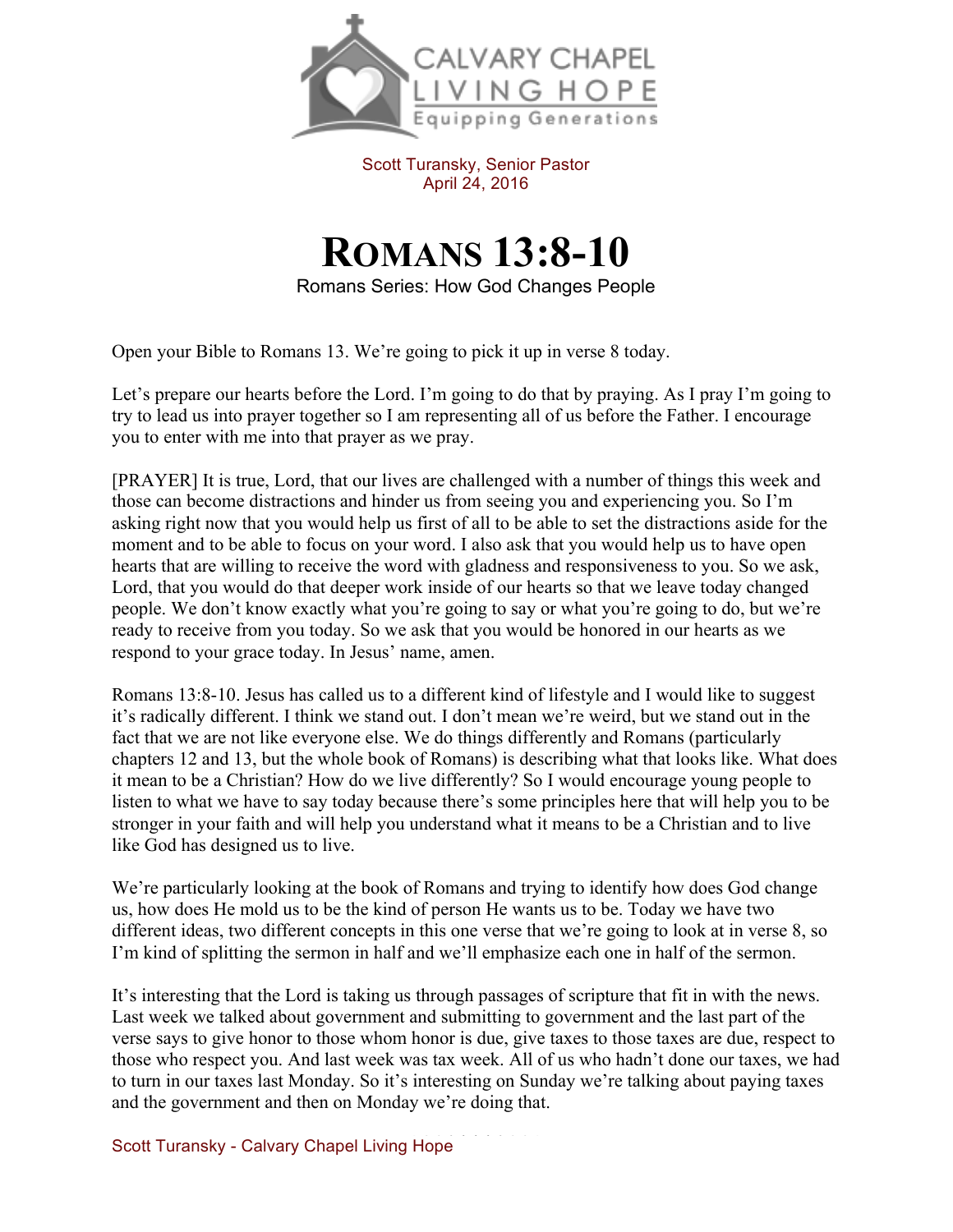This week I don't know if you saw in the news, but they're changing the face of the twentydollar bill. They're going to take Andrew Jackson off and put Harriet Tubman on there. I found that interesting as I'm preparing this sermon because I'm seeing that in this passage we're talking about money.

The first part of our passage here is talking about money, so I want to look at the verse in verse 8 and then I want to draw some application for our lives. I think this is very relevant for our lives today.

Look at verse 8. It says this: *Let no debt remain outstanding, except the continuing debt to love one another, for whoever loves others has fulfilled the law.* 

There's two parts of this verse I want to spend time on. One is the part dealing with debt and the other is the part dealing with love. Two different components there, although they're related, and I want to show you what they look like.

Let's first talk about the debt part. Let's talk about experiencing financial freedom. In order to do this, I want to tie some scriptures together because I believe that all of us as Christians one of our desires is to be financially free. What does that mean? What does that look like? I want to show you some scriptures that I think will help us move along in this path.

The first one we're looking at here is in Romans 13:8. If you look at the Greek those first few words literally mean "owe no one nothing." I know it doesn't sound good in English, but that's what it means in Greek. Owe no one nothing. In other words, don't have any debts.

Now let me show you another verse that can help us and then I'm going to draw these together and give you some applications that I think might be helpful for your life. The second one I want to show you is Proverbs 22:7 which says, *The rich rule over the poor, and the borrower is slave to the lender.* 

I want to draw a couple of principles from this and the first one is to recognize that debt is a bondage. That's the idea here. When you are borrowing from someone, there's a bondage that exists inside of you and in that bondage you feel this weight. You know what it is. If you don't pay your bills, you're going to get charged extra because there's a loss hanging over your head and that bill collector is after you. So there's a weight on your shoulders. That is a very important sense because if you look at a picture like this one that says I'm debt free, there's this feeling you have of "oh I wish I were there," "oh I like that." Why? Because there's a sense of freedom that comes.

I believe that God wants us to have that kind of freedom in our finances. But in order to have that kind of freedom, we need to take some action and we need to listen to what God has to say in His word about money. God has some practical things that affect our budget, affect our checkbook, and so on. So we want to talk about those.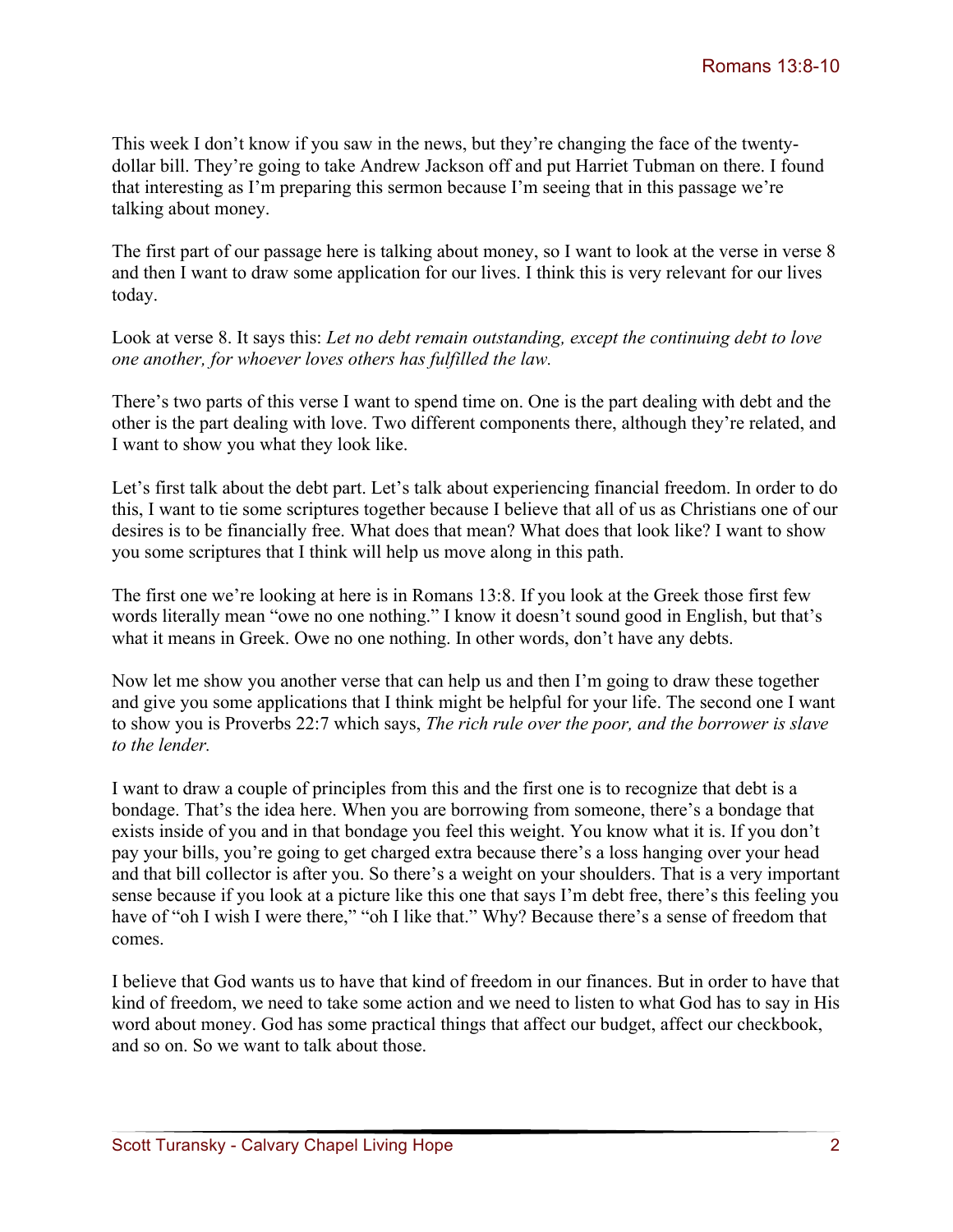The second thing I want to point out from that verse, *the rich rule over the poor, and the borrower is slave to the lender*, is this: You want to be careful. The second principle is borrowing changes the relationship.

I just want to warn you right now. Be careful right now about loaning money to your kids or to your brother or to your relatives or to anybody you like. Because as soon as you loan money to anybody you like, you're changing the relationship because now you're the creditor. That's hard. And parenting is already hard. You're trying to get kids to do well with their being responsible and so on, and now you're going to loan money to them. So now every month you've got to come to them and you've got to be the bill collector too. It just really weakens the relationship. Be very careful. I'm not saying it's wrong, I'm just saying be careful. It changes the relationship and it can be damaging to those kinds of things that take place that we want in our relationship with others. So be careful about lending.

But also we're talking about borrowing here in particular. I want to share with you another verse that I think we need to take to heart and then I'll put all three of these verses together.

This next verse comes from the book of James and it says this: *Now listen, you who say, "Today or tomorrow we will go to this or that city, spend a year there, carry on business and make money." Why, you do not even know what will happen tomorrow.* 

Here's the principle from this verse that we must take to heart if we're going to understand financial freedom, and that is don't rely on next month's income to pay today's bills. When you rely on next month's income to pay today's bills then we get into trouble. That's how people get into debt. Here's what they say to themselves. "Oh I'll have enough money to pay for this thing I want now next month, and so I'm going to buy it now knowing that next month I'm going to have money." The problem is, you might get away with that every once in a while, but eventually it catches up to you because things don't always turn out the way we expect and so life happens.

In fact I would suggest this very important statement about finances that we need to be aware of. This may be a new light bulb for some of us, but it's one of those things that's simple but true. We tend to be much more optimistic about how much money we will make and unrealistic about how much we can afford. We tend to think, "Oh I've got money for this, I've got money for that," and so we find ourselves in trouble because the income that we make doesn't match the expenses that we have committed to. Thus the difference is debt. We find ourselves engaged in some kind of consumer debt.

It used to be that people only purchased things on credit like a house or a car, some major thing like that. Nowadays almost everything and anything can be or is purchased with a credit card. Often people extend themselves what they're able to pay, so they have to start paying monthly payments.

It's a very relevant topic for our lives today if we want to experience financial freedom because God designed us as Christians to be different than the world. We live in a world that has ways of relating and ways of living that are contrary to how God would have us live.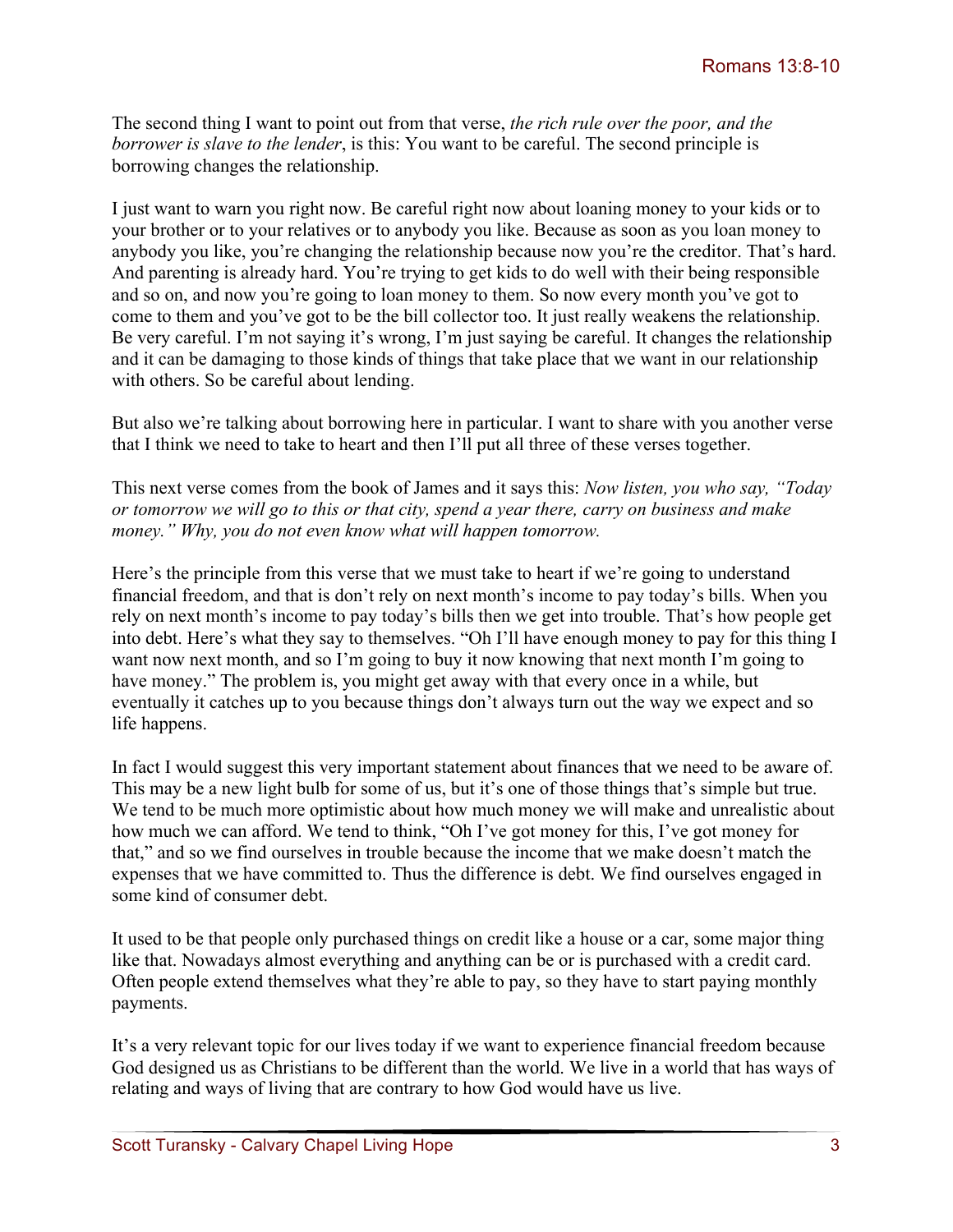This week I looked at a study, the 2015 American Household Credit Card Debt Study, and in this study I found that the average credit card debt in a household is \$15,762. I don't know what yours is, but that's the average credit card debt in a home between the spouses or however people live in their home – \$15,762. In addition to that, the average interest per household per year is \$2,632 per year. That's over \$2,000 per month that's spent on interest that goes out of the money you could live on in your lifestyle, do the things you want to do. Now that money is being sucked into something called interest.

My heart goes out to people who are in debt. It's painful. It would be easy to say these people are just irresponsible. But I think that's too simplistic to just say people are being irresponsible. I don't think it's quite that simple. I would suggest that in order to get out of debt it's going to require hard work and sacrifice over a significant period of time. It doesn't happen instantly. You can't make a change today that says okay, fine; tomorrow I'll be financially free. It's a decision you make today that says I'm going to set my life up in a way that is going to be hard work and sacrifice over a period of time in order to move that direction.

Here's how it happens in many homes. It's not because people go out and they spend frivolously. Some people do. But that's not how many people find themselves in a debt. The reality is it costs more to live today than most people think. I'm going to say that again because it's really important. It costs more to live today than most people think. That's why the pie doesn't fit. You've got this other piece in there that just doesn't seem to fit in there because we have more expenses than our income allows. And the difference is the debt that we end up holding onto.

Over the last twelve years, according to the study, household income has grown 26%. Income has grown 26% over the last twelve years, according to this study, but living expenses have gone up 29%. Some of the largest expenses for consumers, like medical care, food, and housing, have gone up significantly more than that.

Now you might say 3% doesn't seem much, but the gap that's 3% is even much greater for those who have health problems, or live in a place like New Jersey with a high cost of living, or they're attending college, or have some other significant expenses. It makes perfect sense that debt has increased during that time because the cost of living has outpaced the income that people are able to make.

Now some of us have lived a long time. We have lived through the Recession of 2008. I say that because there's a lot of young people who haven't lived through the Recession of 2008. When the recession happened there were a lot of banks going under and people's houses were not worth as much as they thought, and so bad things were happening. Many of us who've lived a little bit of time have made choices to do more saving than we would have otherwise.

We saw a real drop in consumer debt after the 2008 recession that has lasted several years in the minds of many people. But it's starting to go back up, and you know why? Because there's a whole other generation that's coming along here that didn't experience the Recession of 2008 and they have this problem. They think there's more money out there and that they can afford more than they can.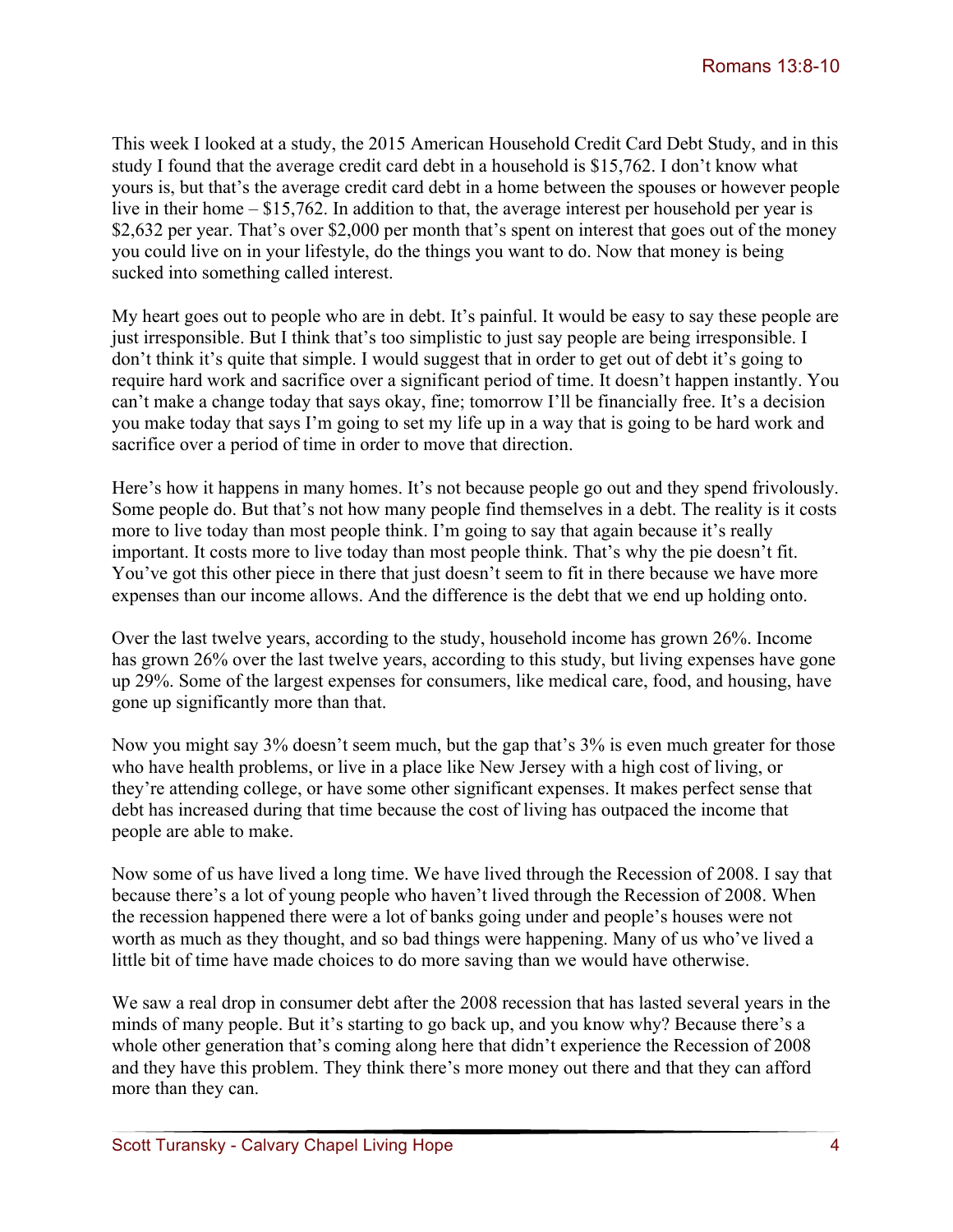It costs more to live today than people tend to think. Therefore when your cost of living outpaces your income, then debt increases. So this debt becomes a problem because it creates this bondage on us. God doesn't want us to be in bondage. He wants us to be free.

Now one solution, obviously, is to make more money. Obviously if you make more money that would be great. Making more money might solve your problems. But the challenge with making more money is this: People who make more money, as soon as you make more money you tend to raise your lifestyle up. The tendency is you make this much money and the lifestyle goes just a little bit above that. So you make a little bit of money and then you raise the lifestyle a little more above that. Obviously the solution is to reduce the lifestyle below the income. That would be the goal of our lives.

I saw this cute cartoon this week. Two teens are talking.

One teen says, "I am really worried. My dad works twelve hours a day to provide food and housing for us. My mom works eight hours a day and then comes home and does all these things around the house. I am worried sick."

The other teen says, "What are you worried about? It sounds like you have it pretty good." The first teen says, "Yeah. But I'm afraid they're going to try to escape."

The reality is that I think we all need to try to escape this problem of debt that can overwhelm us and create some problems for us.

Here's one of the realities for life. People who are poor (when I say poor I mean people who are just going month to month trying to get enough money to make it through the next thirty days), those people pay more for things than people who have money. Did you know that?

Let me give you an example. I was looking at this just a couple of weeks ago. If you want to buy a particular cell phone, I was looking for a smartphone and I looked on Amazon. The smartphone cost \$325. But if you don't have \$325, you know what you can do? You can sign up for a plan with AT&T and you can pay \$27 a month for two and a half years. Do you know how much the cell phone costs then? \$819. \$819 for a cell phone. If you had the money in advance you could pay for \$325. But people who don't have that money saved up end up spending a lot more money on things.

So the solution here is to get out of debt, reduce the cost of living, and move forward. It's a hard place for us to be. It means making financial sacrifices now. And it is so hard. I believe that you need the power of Jesus in your heart to be able to do it.

We live in a world where advertising tells us we need this, we need that, the latest thing just came out. We get notifications of it on our computer, on our cell phones. The latest this came out and that came out and this doesn't work now because we got the latest version. So we just end up accumulating or moving further and further along.

More and more people are recognizing the power of getting out of debt. I read many stories this week of people who made significant sacrifices to get out of debt. If you go to Dave Ramsey's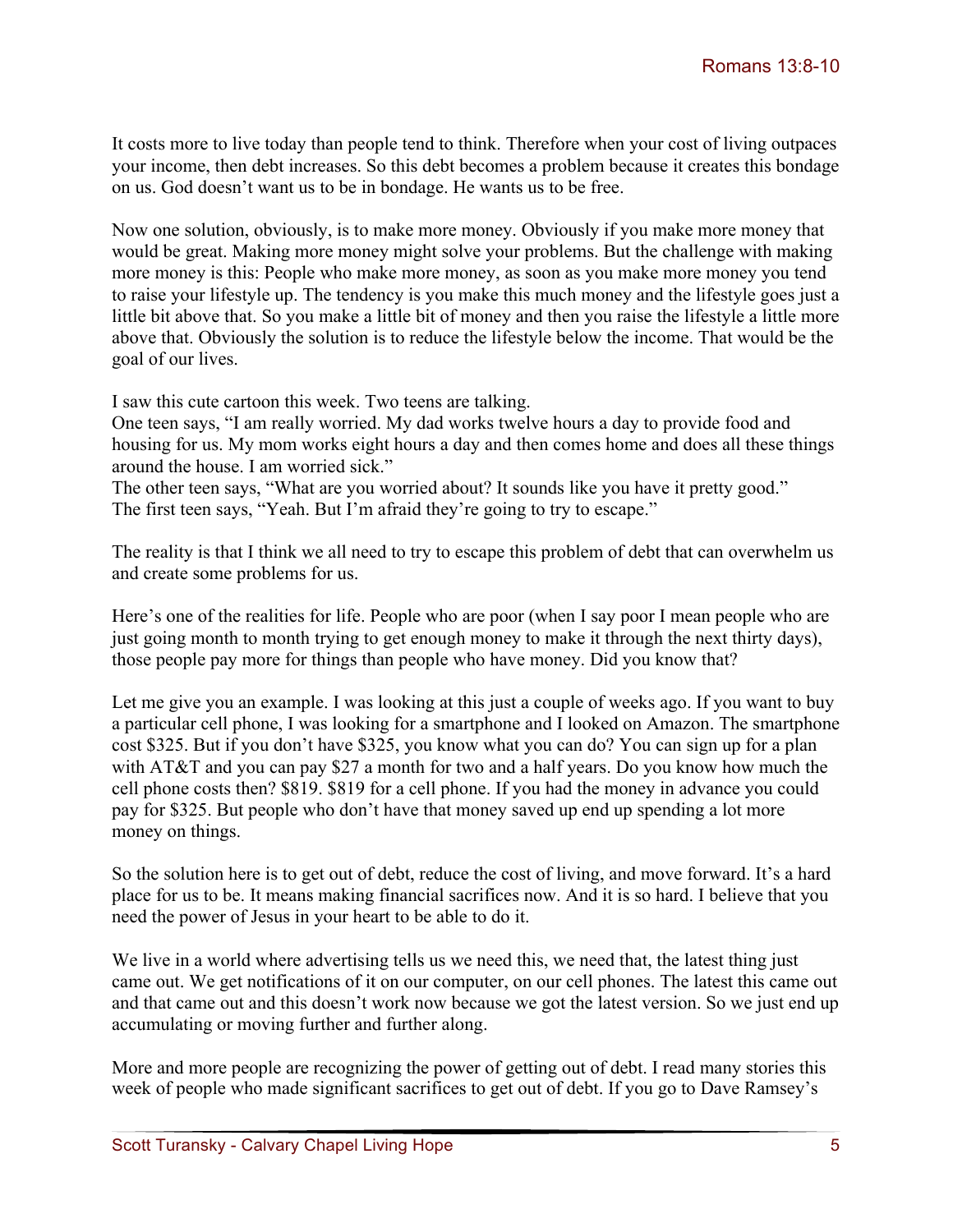website where it talks about Christian principles for financial freedom, you'll see a number of them.

Here's a story that I saw. Charles and his wife, Karen, at the end of 2009 found themselves in debt with \$17,643 of credit card debt and a mortgage. They decided to do something about it. They went on a spending fast with a goal of paying off debt as fast as they could. Here's how they did it. They paid extra payments on one credit card to get it completely paid off and then continued to take that money and apply it to the second credit card, plus the monthly payment that they had for the first one they added to it, increasing their power to reduce debt. They had to make some sacrifices.

When asked what did you do, they said this: "We decided to not buy any clothes for two years." That's a pretty big sacrifice for some of us. "We stopped eating out, including stopping for coffee and other snacks during the day. We looked for ways to get along without purchasing new gadgets and things. We just became more intentional about all of our spending, realizing that we justified too many things. We are now free and committed to blessing others financially. It's not just about us becoming wealthy, it's about using our money for the Lord and His work."

I really like that. What a freedom it would be to have extra money to be able to help this person or do this with that person. I hate paying interest. I hate paying late fees. I hate paying service charges in order to pay monthly. You know you could pay a service charge and pay the bill monthly or you can pay it all off at once. You can only do that if you have money to be able to do that. And you only do that by saving that money up. That's going to happen by applying this passage in Romans 13:8, which it says get out of debt or don't be in debt.

So that's your pep talk on financial freedom and getting out of debt. Maybe the Lord will speak to you in regards to that. But I want you to see in that verse that the Holy Spirit writing this through Paul is tying debt and that feeling of obligation, that feeling that you have of "oh I've got to pay these bills" or "I have this weight on my shoulders of debt." He takes that feeling now of obligation and he ties that feeling to something else. He ties it to love. I have a debt of love to pay is what he's saying.

So in verse 8 let me read this to you. *Let no debt remain outstanding, except the continuing debt to love one another.* We should feel obligated in our hearts to love other people, *for whoever loves others has fulfilled the law.*

I'm going to read verses 9 and 10 and they are going to reference the Ten Commandments, so I've placed the Ten Commandments here for you to see them and we'll point them out as we go through.

Verse 9 says – *The commandments, "You shall not commit adultery," "You shall not murder," "You shall not steal," "You shall not covet," and whatever other command there may be, are summed up in this one command: "Love your neighbor as yourself." Love does no harm to a neighbor. Therefore love is the fulfillment of the law.*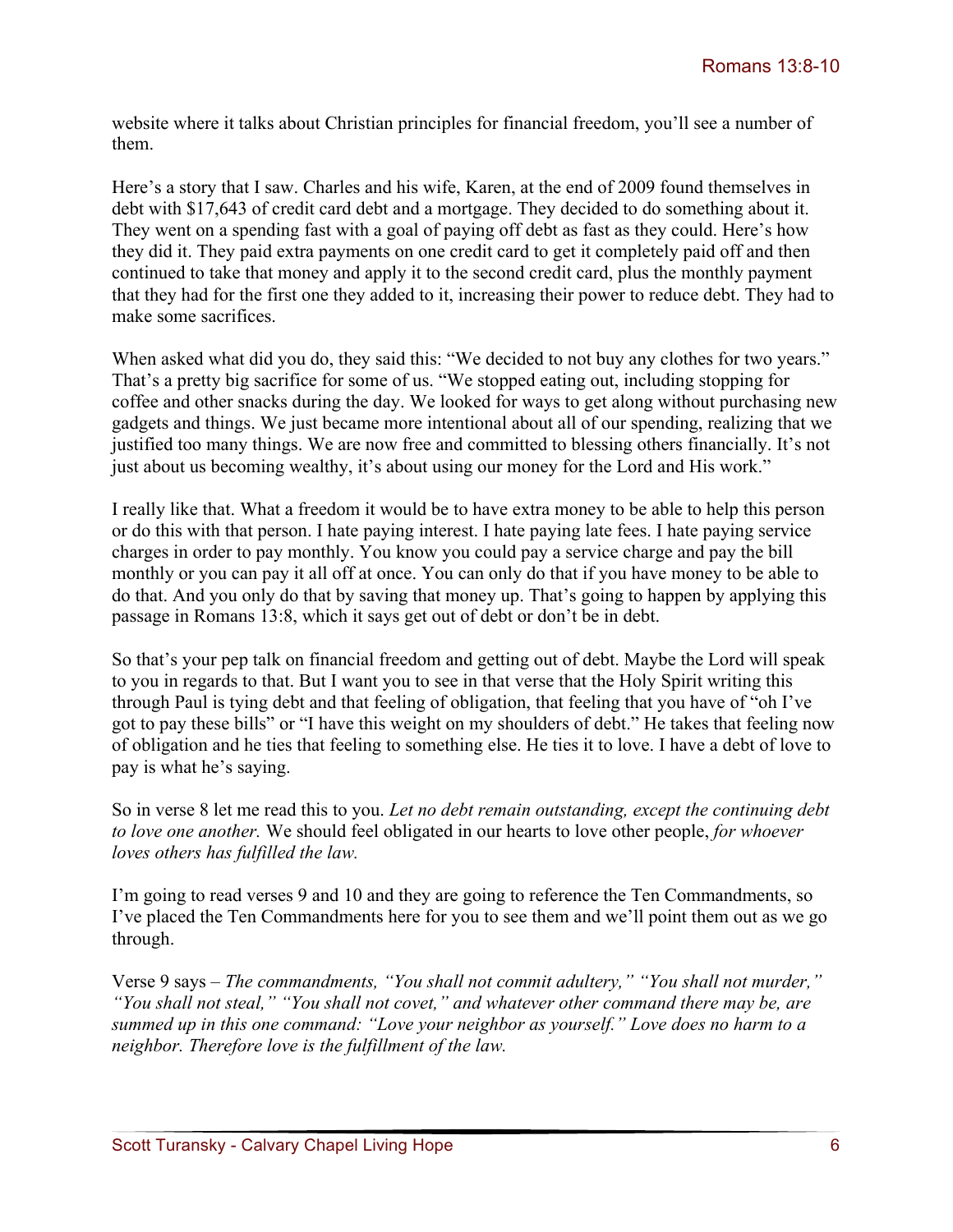So if you look at the commands, especially the ones relating to other people (5-10) you'll see that they are designed to prevent harm to other people. He's saying here in the verse in verse 10, *Love does no harm to a neighbor. Therefore love is the fulfillment of the law.* 

Wouldn't it be nice if we didn't have so many rules and regulations? Wouldn't it be nice if there was one basic rule that we could live by that would sum everything else up in life? There is such a rule and that rule is love.

The problem is that sometimes people love things and use people. It's very important to reverse that. We need to love people and use things. Because when material things become more important than people then damage takes place in those relationships and the things that we should be loving the most (that is relationships) we lose.

I think the passage here, Romans 8-10, is placed strategically in our study. Those of you who have been with us, as you've been going through the book of Romans, notice that in Romans 12 we talked about a lot of things we should get rid of, that we should not have hate or we should not be getting revenge. We have the scale of justice inside of us and if we're trying to balance that scale by hurting other people, we're doing the wrong thing. And submission to authority and the first part of chapter 13 helps work some of those things out in our lives. But there's a lot of that passage saying get rid of this, get rid of that. And this verse now is saying we're going to replace it with something.

Jesus had a lot to say about how sin starts in the human heart. If we in the center place of our hearts are able to put love there, it will take the place of some of that stuff that gets in the way, some of that sin that creates problems in our lives. We want to take that feeling of debt that we have and we want to apply that to people.

I would suggest that loving people is hard. It's really hard. I saw this statement this week: "The more I get to know people, the more I love my dog." I think that would sum it up for some people. They would make that statement and say, "Yes, I love my dog. My dog doesn't give me that kind of trouble."

But I would suggest that loving other people is worked out in family life. It's worked out in family life regularly. If you believe your parents are being unfair in one way or another, love will do something in your heart to overcome what else could grow, which is bitterness and resentment. If your spouse is irritating or frustrating to you, love is something you owe. It's this debt of love that you want to have in mind that you want to experience. That's what you want to focus on.

I want to show you another verse that illustrates this also, this importance of love in our lives. In 1 Peter 4:8 it says, *Above all, love each other deeply, because love covers over a multitude of sins.* We are sinners living in a sinful world and when sin is present then you've got all kinds of problems. You've got guilt and pain and despair that exist in life. There's one thing that cuts through all of that and it's the love of Jesus Christ. In order for the love of Christ to be disseminated to a needy world, God uses His people to be these love disseminators. We are the ones who are passing on that love to others.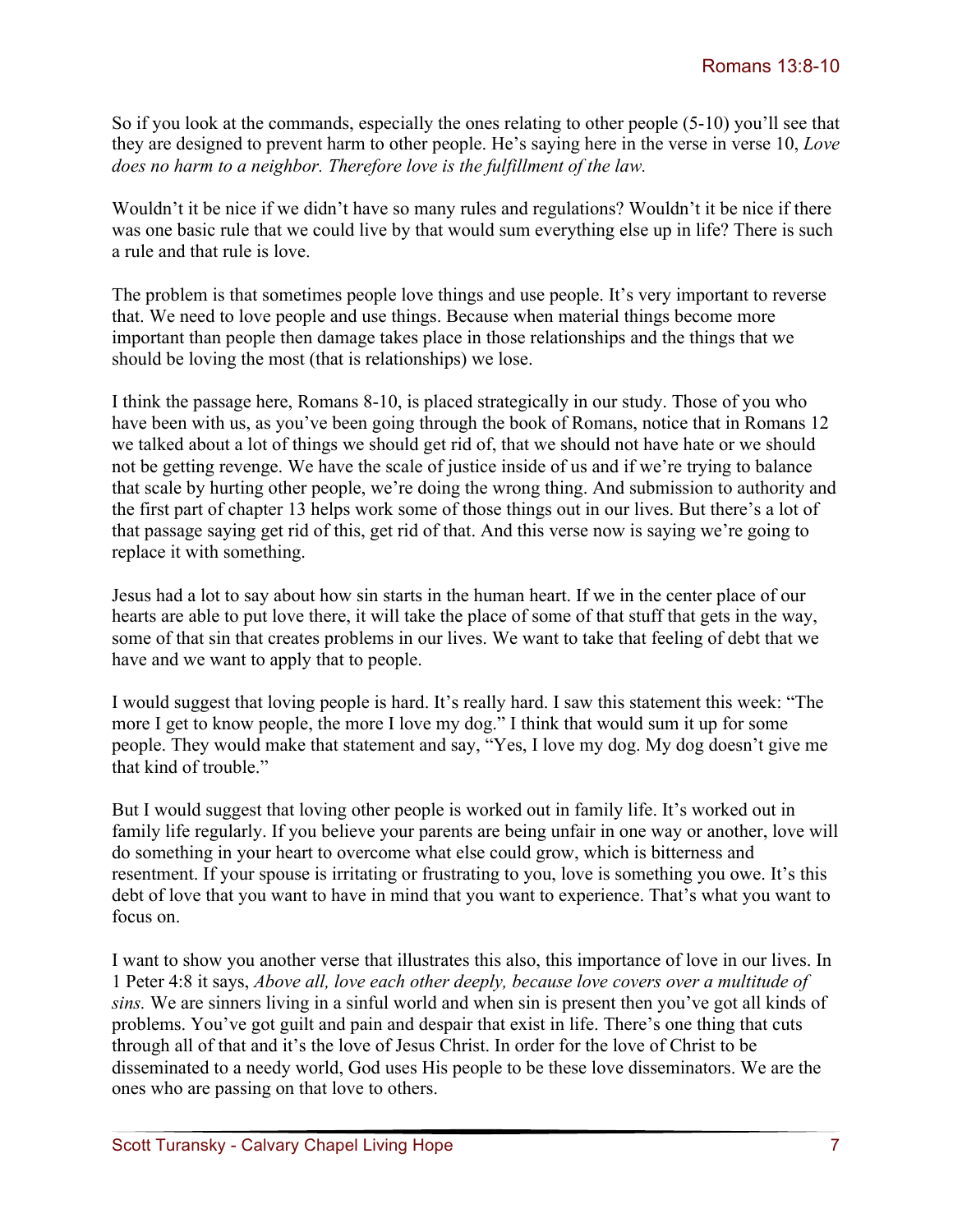The very reason that this very love is so important is illustrated in the last part of this verse because *love covers a multitude of sins*. People need the love of Jesus Christ and we're the ones who can provide that for them. There's something about doing this law of love that's empowering. We've got something that God wants to do inside of us and He wants to work in us.

This love is not an easy thing. If you start thinking about how do you practice love and what does it look like, I start evaluating that in myself and I think, "What does that look like? What does that mean?" I know there are things I do that are loving and sometimes I do loving things out of duty or I do loving things for different reasons. But to have love in my heart for other people? I can experience gratefulness. I've got gratefulness down. If somebody does something kind to me or if I can focus on things, gratefulness I've got. I know how to be grateful for people for what they've done for me. Love? That's a little more complicated. It's more difficult, but I think that's what God is calling us to.

You know, when Jesus came He made this one law or this one rule. It's not just one. Let me read to you what Jesus said when talking about love.

A man said, *"Teacher, which is the greatest commandment in the Law?" Jesus replied: "'Love the Lord your God with all your heart and with all your soul and with all your mind.' This is the first and greatest commandment. And the second is like it: 'Love your neighbor as yourself.'"*

I love the Lord and I'm growing in what that means to love the Lord, and be sold out for Him, and to want to choose Him over other things, and spend time with Him, and make choices that involve Him in my life, and to have that personal, intimate relationship where I'm interacting with Him. I'm getting the what does it mean to love the Lord part. The loving other people is one of those things that I think takes a lot of practice and work and rethinking. But that's what God has called us to.

He's called us to have this debt, this IOU that's love related. Not financial it's talking about here. Although it does talk about finances in the beginning – *don't owe anybody anything*. But He's saying we should have this debt of love. We need to be feeling inside of us this sense that I am so committed to you as a person I owe you something. And when I owe you that thing I need to do that not just because of something you've done for me, but it's something I'm doing because God's done something for me. Because God's done this thing for me I always use something and I need to pay that back to you.

There are people in our world today who are just so hurting and it's the love of God that they need to experience in their lives.

There's a Spanish story that I enjoy about a dad and his son that became estranged. His name was Paco and he ran away because his dad was angry with him because Paco had done some bad things. I don't even know what they all were. After several years, the dad wanted to reunite with his son, but couldn't find him. Tried all kinds of ways to find him.

Finally he put a note in the newspaper that said: